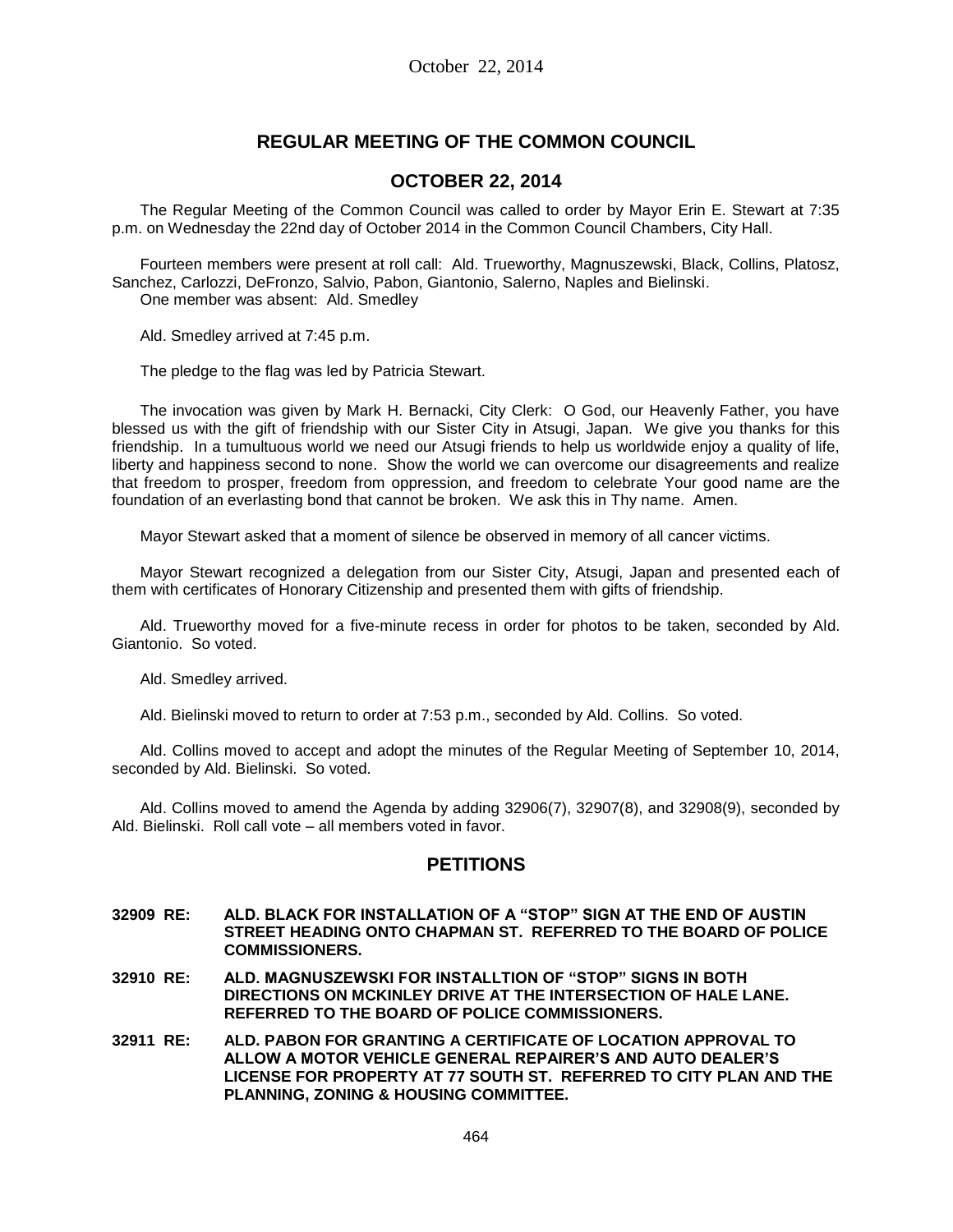Ald. Collins moved to adopt the Consent Agenda, seconded by Ald. Bielinski. Roll call vote – all members voted in favor. Approved October 23, 2014 by Mayor Erin E Stewart.

## **CONSENT AGENDA**

## **CITY CLERK**

#### **32894 RE: CLAIMS FOR INJURIES AND/OR PROPERTY DAMAGE**

To Her Honor, the Mayor, and the Common Council of the City of New Britain: the undersigned beg leave to report the following:

#### CLAIMANTS NAME

- Granger, George M.
- Hernandez, Damaris by Atty. Danielle Wisniowski
- **•** Kennerly, Lorraine

Mark H. Bernacki City Clerk

## **PURCHASING DEPARTMENT**

#### **32895 RE: COOPERATIVE PURCHASING - COMMERCIAL CARGO TRAILER FOR FIRE DEPARTMENT**

To Her Honor, the Mayor, and the Common Council of the City of New Britain: the undersigned beg leave to report the following:

In accordance with City Code of Ordinances, Chapter 2, Article VIII, Division 1, Section 2-538 (a), a purchase order was requested for the following under the Federal Government's GSA Cooperative Purchasing by the New Britain Fire Department.

| <b>Supplier</b>                            | Item                            | Price      |
|--------------------------------------------|---------------------------------|------------|
| <b>Connecticut Trailers</b><br>Bolton, CT. | <b>Commercial Cargo Trailer</b> | \$8,681.50 |

The New Britain Fire Department requested a purchase order for the purchase of a new Commercial Cargo Trailer utilizing the Federal Government's contract award GS-30F-0014V. This new trailer will be utilized by the Fire Department for the storage of rescue manikins, lighting, generators, self-contained breathing apparatus and other fire training equipment and material. Since the Fire Department does not have a dedicated training facility the new trailer will be brought to City owned and privately owned buildings ready for demolition that will be utilized by the Fire Department for non-destructive and destruction firefighting training. The new trailer will allow all of the necessary training support equipment to be permanently and securely kept in it when not in use. Funding is available for the new trailer within the Fire Department's account number, 001212002-5337, Training/Conferences.

RESOLVED: That the Purchasing Agent is hereby authorized to issue a purchase order for \$8,681.50 to Connecticut Trailers of Bolton, CT for the purchase of a new Commercial Cargo Trailer for the New Britain Fire Department utilizing the Federal Government's GSA Cooperative Purchasing Plan, Contract Award #GS-30F-0014V.

> Jack Pieper Purchasing Agent

#### **32896 RE: COOPERATIVE PURCHASING – OVERHEAD DOOR SAFETY UPGRADE – FIRE DEPT.**

To Her Honor, the Mayor, and the Common Council of the City of New Britain: the undersigned beg leave to report the following: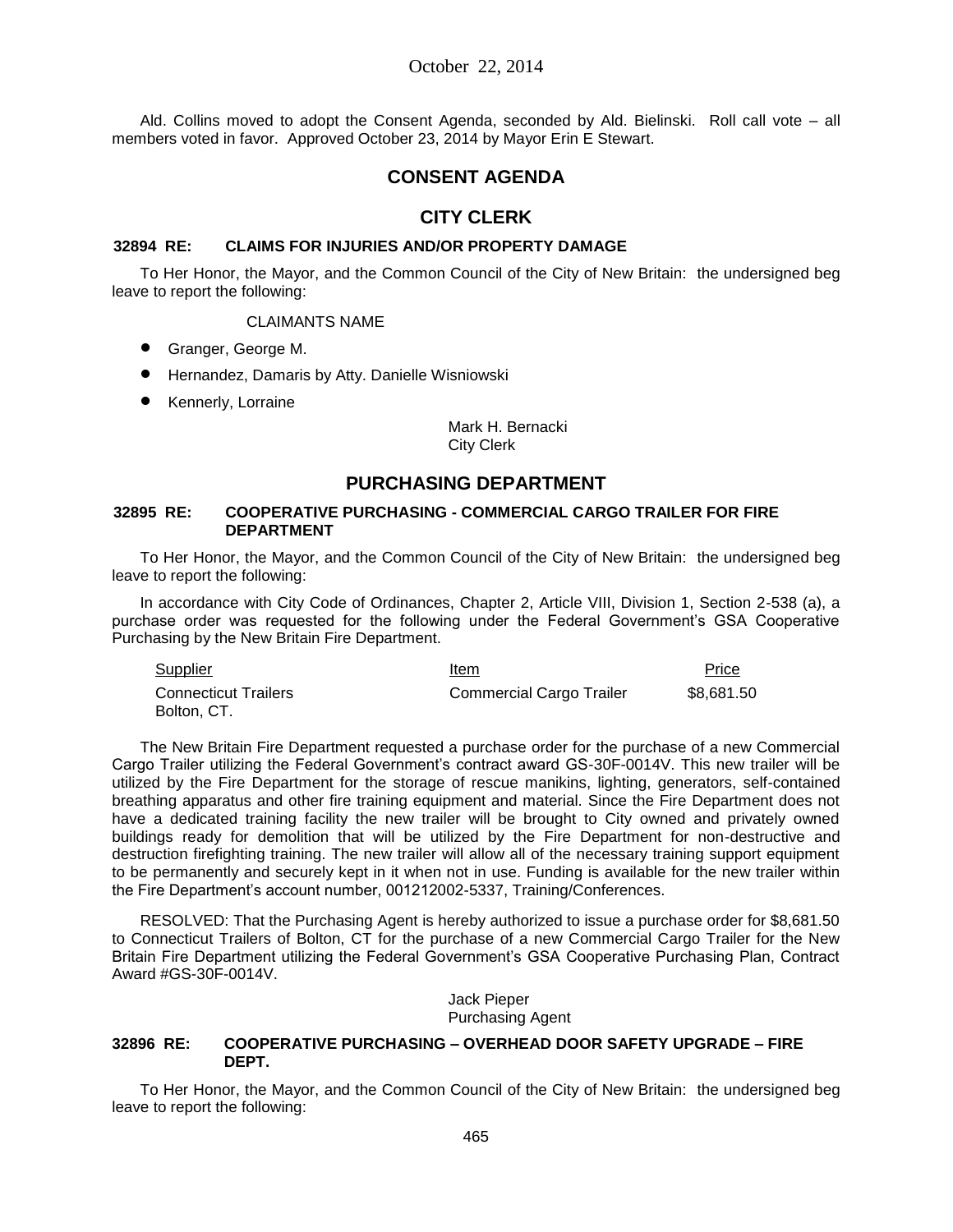In accordance with City Code of Ordinances, Chapter 2, Article VIII, Division 1, Section 2-538 (a), a purchase order was requested for the following under the State of Connecticut's Cooperative Purchasing Plan for the New Britain Fire Department.

| Supplier              | Item            | $Q$ ty | Unit Price | <b>Total Price</b> |
|-----------------------|-----------------|--------|------------|--------------------|
| Overhead Door Company | Overhead Door   | 16     | \$2,375,00 | \$38,000.00        |
| of Hartford, Inc.     | Safety Upgrades |        |            |                    |
| Hartford, CT.         |                 |        |            |                    |

The New Britain Fire Department requested the purchase of Safety Upgrades to sixteen (16) overhead doors at various Fire Stations utilizing the State of Connecticut's Contract Award #13PSX0027. The Fire Station's overhead doors have never had a standard configuration of operating buttons, features and timers. This lack of standardization configuration has led to door damage over the years. The Department's overhead doors also do not have safety eyes that are common in residential overhead doors. This is a safety issue not only for firefighters but especially for individuals who may be in or around the area of the closing overhead doors. This project will re-configure all operating hardware and features of all Fire Station overhead doors into a standardized system of equipment and operation. It will also add safety eyes to all overhead doors. This will increase safety to the public and all personnel. It will also decrease the repair costs for damaged doors. All Fire Station doors and equipment are proprietary to the Overhead Door Company. No other door companies can make the required safety upgrades. Funding for this purchase was approved by the Common Council at their June 25, 2013 meeting, Resolution 32373-1. Funding is available for this purchase within the Fire Department's account number, 0083237301-5454, Capital Projects, City Wide Facilities, Construction Contracts.

RESOLVED: That the Purchasing Agent is hereby authorized to issue a purchase order for \$38,000.00 to Overhead Door Company of Hartford, Inc. of Hartford CT for the purchase of Safety Upgrades to sixteen (16) overhead doors at various Fire Stations utilizing the State of Connecticut's Cooperative Purchasing Plan, Contract Award #13PSX0027.

#### Jack Pieper Purchasing Agent

#### **32897 RE: COOPERATIVE PURCHASING - HIGH PRESSURE BREATHING AIR COMPRESSOR FOR THE FIRE DEPARTMENT**

To Her Honor, the Mayor, and the Common Council of the City of New Britain: the undersigned beg leave to report the following:

In accordance with City Code of Ordinances, Chapter 2, Article VIII, Division 1, Section 2-538 (a), a purchase order was requested for the following under the State of Connecticut's Cooperative Purchasing Plan for the New Britain Fire Department.

| Supplier                 | Item                    | Price       |
|--------------------------|-------------------------|-------------|
| Shipman's Fire Equipment | High Pressure Breathing | \$66,580.07 |
| Company, Inc.            | Air Compressor          |             |
| Waterford, CT.           |                         |             |

The New Britain Fire Department requested the purchase of a new High Pressure Breathing Air Compressor utilizing the State of Connecticut's Contract Award #11PSX0117. The High Pressure Breathing Air Compressor is used to refill self-contained breathing apparatus bottles utilized by our City's Firemen. The current High Pressure Breathing Air Compressor was purchased twenty (20) years ago when the current self-contained breathing apparatus bottles were purchased. The new High Pressure Breathing Air Compressor will be capable of filling the self-contained breathing apparatus bottles to a pressure of 5,500 psi versus 4,500 psi the current High Pressure Breathing Air Compressor fills them to now. The higher pressure is needed for the newer generation of self-contained breathing apparatus bottles that are now available. The new High Pressure Breathing Air Compressor needs to be installed before the new self-contained breathing apparatus bottles can be placed into service. The purchase includes complete installation of all required equipment including system storage cylinders, an air system carbon monoxide detector and a remote fill panel mount. The purchase price also includes a trade-in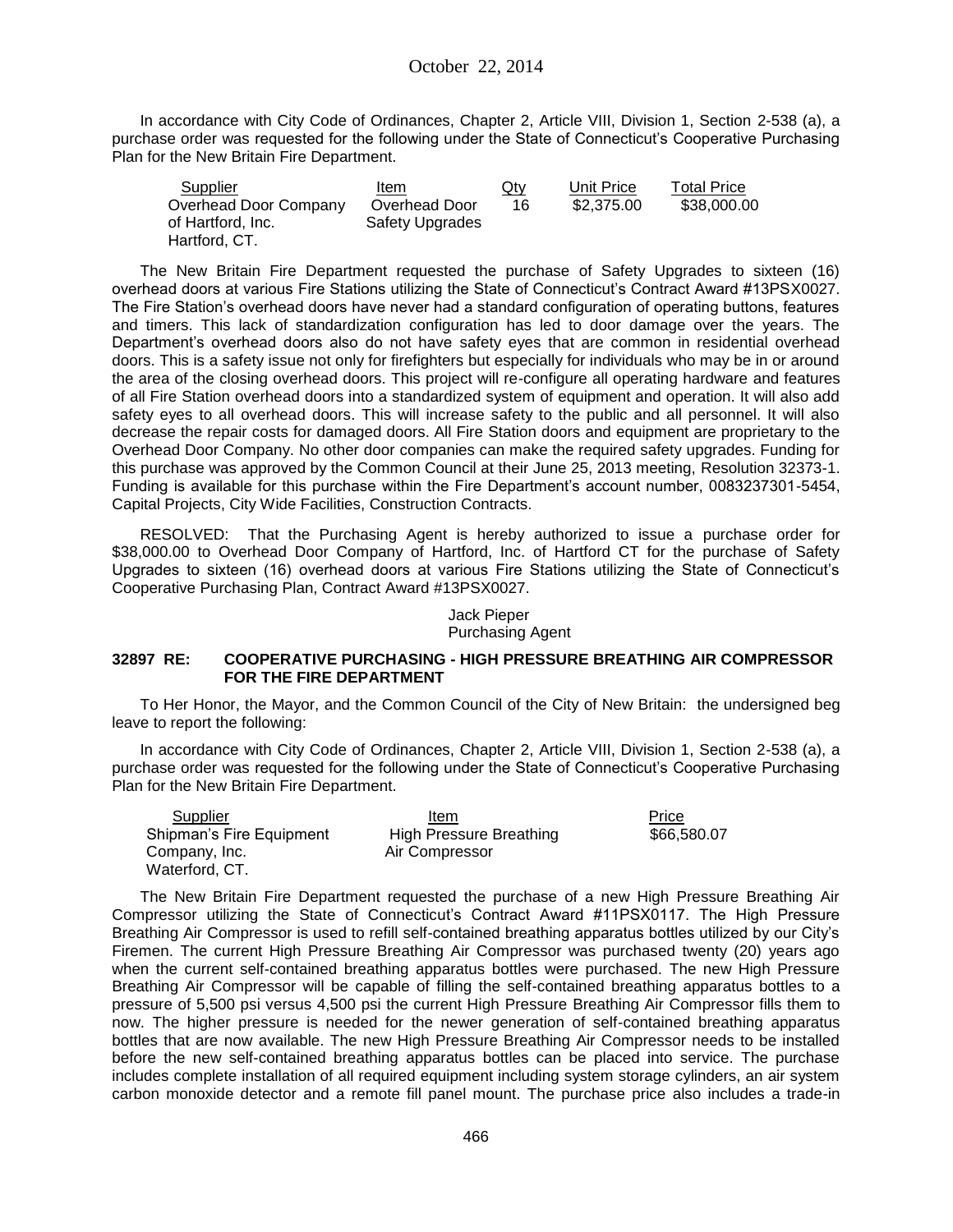value of \$3,000.00 for the existing High Pressure Breathing Air Compressor which is reflected in the quoted price from the supplier. This purchase request is the first step in replacing the entire inventory of the self-contained breathing apparatus bottle units and associated equipment. Funding for this purchase was approved by the Common Council at their June 25, 2013 meeting, Resolution 32373-1. Funding is available for this purchase within the Fire Department's account number, 0041200114-57022, SCBA, Self Contained Breathing Apparatus, Replacement Program.

RESOLVED: That the Purchasing Agent is hereby authorized to issue a purchase order for \$66,580.07 to Shipman's Fire Equipment Company, Inc. of Waterford, CT for the purchase of High Pressure Breathing Air Compressor utilizing the State of Connecticut's Cooperative Purchasing Plan, Contract Award #11PSX0117.

#### Jack Pieper Purchasing Agent

#### **32898 RE: EMERGENCY PURCHASE ORDER - EAGLE ELEVATOR COMPANY - MAINTENANCE AND REPAIRS OF ELEVATORS AT VARIOUS CITY LOCATIONS**

To Her Honor, the Mayor, and the Common Council of the City of New Britain: the undersigned beg leave to report the following:

In accordance with City Code of Ordinances, Chapter 2, Article VIII, Division V, Section 2-606a, an emergency purchase order was authorized by the Mayor and issued to the vendor listed below on October 3, 2014

| <b>Supplier</b>        | Item                                             | <b>Total Price</b> |
|------------------------|--------------------------------------------------|--------------------|
| Eagle Elevator Company | Maintenance and Repairs of Elevators \$25,200.00 |                    |
| Wallingford, CT.       | at various City locations                        |                    |

The Purchasing Agent reports that no formal bid solicitation and advertisement as outlined in the Purchasing Ordinances were made for this item. In accordance with Section 2-606b of the City Code of Ordinances, the Purchasing Agent reports:

A Purchase Order was requested by the Public Works Department, Property Management Division, for maintenance and repairs of elevators at various City locations. The present contractor, Otis Elevator Company, who was awarded the bid for this service, has not been performing the required maintenance or repairs to the City elevators per the contract and bid specifications. It has caused some of the elevators to fail and not become operational for weeks. The Property Management Division, Corporation Council and the Purchasing Agent have been in contact with upper management of Otis Elevator Company via mail or phone indicating the problems the City was having with its elevators and the required maintenance and repairs they have not provided. Otis Elevator Company still has not provided the maintenance or services in a timely manner causing some of the City elevators not to be operational for extended periods of time. This has caused the City to cancel the contract with Otis Elevator Company. The maintenance and repairs to the City elevators needed to be conducted immediately. Because they were not working properly or operational it caused a public safety issue. Eagle Elevator Company was one of the elevator companies who submitted a bid for the Maintenance and Repairs of Elevators at various City locations when it was put out to bid. Eagle Elevator Company was not the lowest bidder but met all of the bid specifications. Eagle Elevator Company has indicated that they will match the bid price that Otis Elevator Company submitted and was charging the City for this service. Eagle Elevator Company will perform the required maintenance and repairs to the City's elevators at various locations at no additional cost to the City until it is put back out to bid soon. Because of the importance and urgency of getting the elevators maintained, repaired and operational again, the Mayor under her executive authority approved the purchase order.

Jack Pieper Purchasing Agent

# **DEPARTMENT OF PUBLIC WORKS**

#### **32877-1 RE: PORTABLE TOILETS AT CITY PARKS**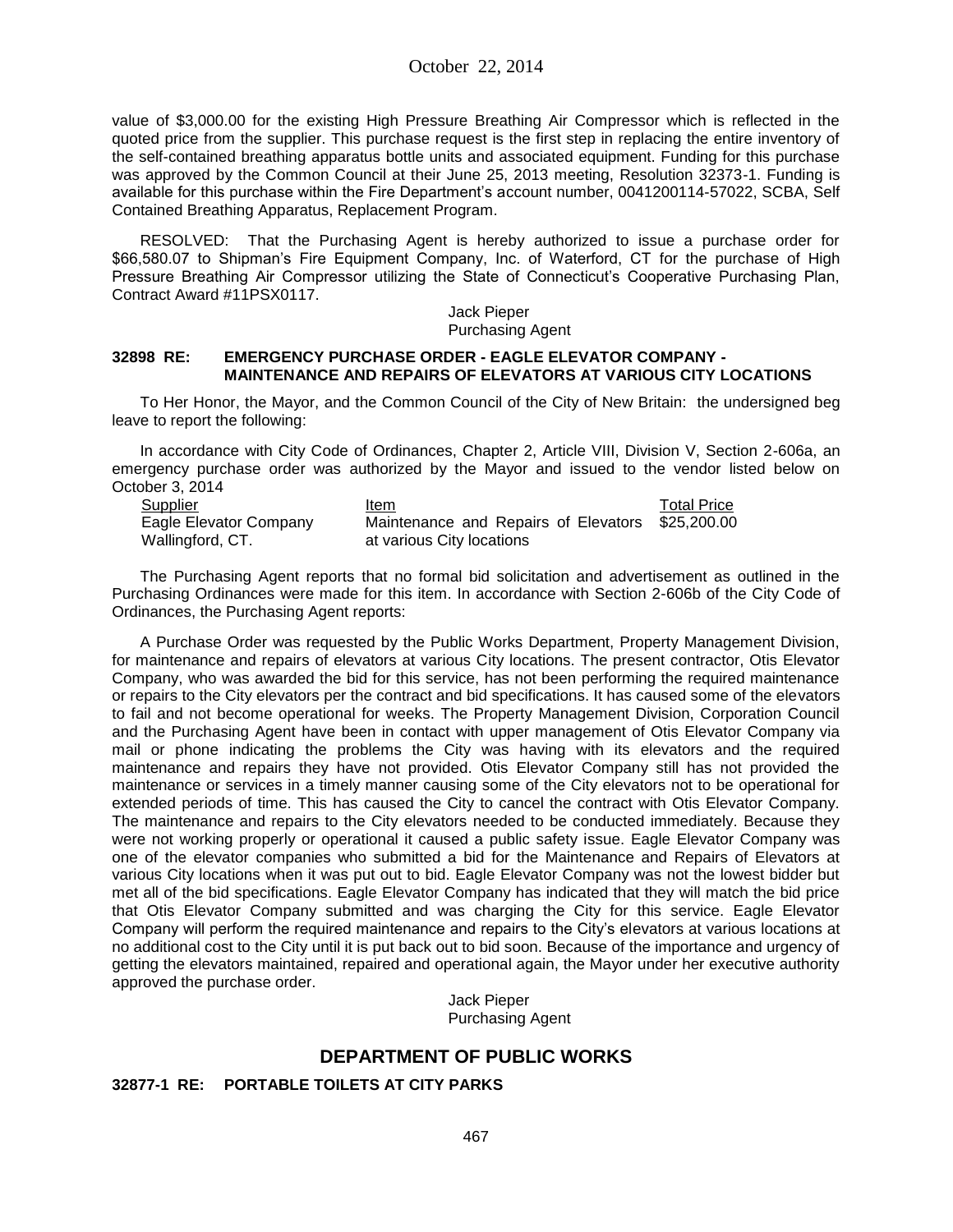To Her Honor, the Mayor, and the Common Council of the City of New Britain: the undersigned beg leave to report the following:

#### RE: Portable Toilet at City Parks

In response to a City Council petition #32877 listed is Public Works current program for providing portable toilets at City Parks.

Drain Doctor provides and maintains the portable toilets for the City. Due to recent problems with the cleanliness of some of the portable toilets in some of the Parks Public Works is assessing our program to determine if changes need to be made.

#### Walnut Hill Park

1 Handicap accessible portable toilet provided year round

1 Handicap accessible portable toilet provided approx. April through October

1 Regular portable toilet provided year round (mostly for employee use)

Cleaned Mondays & Fridays

Recent Monday inspections have shown recent problems with cleanliness

Stanley Quarter Park

1 Handicap accessible portable toilet provided year round

1 Regular portable toilet provided year round

1 Regular portable toilet provided by others

Due to recent usage, 1 regular portable toilet was added 9/30/14 for remainder of season

Cleaned Mondays & Fridays

Recent Monday inspections have shown recent problems with cleanliness

AW Stanley Park

1 Handicap accessible & 1 regular provided portable toilet approx. April through October depending on weather

Cleaned Mondays & Fridays

#### Willow Brook Park

3 Portable toilets provided year round

2 Regular portable toilets added 9/23/14 for remainder of season

Cleaned Mondays & Fridays

Of note: The bathroom in building constructed and maintained by Youth Soccer is unusable at this time due to frozen plumbing.

#### Veterans Stadium

1 Handicap accessible portable toilet provided in the stadium toilet April through October depending on weather

Cleaned once per week only sees minimal usage

Chesley Park

1 Handicap accessible & 1 regular provided portable toilet April through October depending on weather Cleaned Mondays & Fridays

#### Hungerford Park

1 Handicap Accessible & 1 Regular provided portable toilet June through November depending on weather

Cleaned once per week

Martha Hart Park No portable toilets provided 1 bathroom managed by the Fagan Baseball League

Willow Street Park / Washington Park No portable toilets provided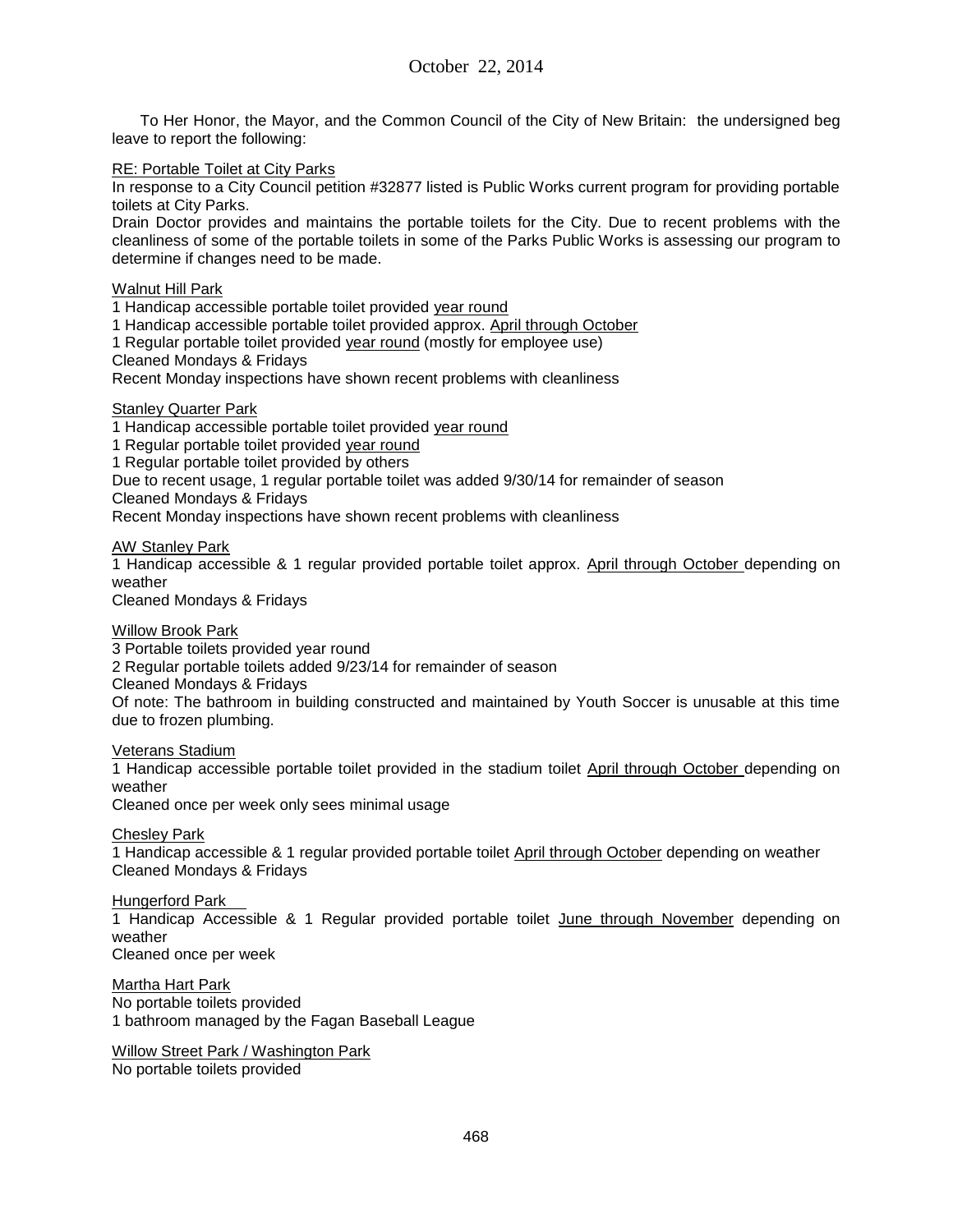**Costs** 

Regular portable toilets cost \$100/month with one cleaning per week Handicapped accessible portable toilets cost \$150/month with one cleaning per week Adding a second cleaning per week cleaning costs \$50/month Fiscal year 2014 cost for providing portable toilets in City Parks was \$5,100

Additionally, the Public Works Department has directed Drain Doctor to inspect every portable toilet currently in use in the City Parks and to make any needed repairs.

> Mark E. Moriarty, P.E. Director of Public Works

## **32878-1 RE: WILLOW BROOK SOCCER FIELDS**

To Her Honor, the Mayor, and the Common Council of the City of New Britain: the undersigned beg leave to report the following:

This report is in response to City Council petition 32878.

- 1. The building providing men's and women's bathroom facilities at the Willow Brook Soccer Fields was constructed and has been maintained by Youth Soccer. A failure to properly winterize this building resulted in plumbing freezing and the bathrooms becoming unusable. Costs associated with these repairs should not be taken on by the City as this facility was not built or is not maintained by City personnel. Portable toilets have been provided at this location.
- 2. In response to the petition comment that the fields need to be inspected for proper security, please note that this facility is not meant to be a secured facility, and, therefore, the gates are regularly kept open.
- 3. The Public Works Department will investigate the drainage problem mentioned near the entrance gate, and make modifications if possible.

Mark E. Moriarty, P.E. Director of Public Works

# **TAX COLLECTOR**

### **32899 RE: TAX ABATEMENTS CORRECTIONS AND REFUNDS**

To Her Honor, the Mayor, and the Common Council of the City of New Britain: the undersigned beg leave to report the following:

The Collector of Taxes has referred a list of tax abatements, corrections and refunds. Acceptance and adoption is respectfully recommended.

> Cheryl S. Blogoslawski Tax Collector

## **NEW BUSINESS**

# **RESOLUTIONS**

#### **32900 RE: PROPOSED AMENDMENT TO SEC. 2-584 OF THE ORDINANCES CONCERNING PROMOTION OF PUBLIC ARTS**

*Proposed Amendment on File in Town Clerk's Office*

Ald. Naples moved to accept and refer to the Committee on Administration, Finance and Law, seconded by Ald. Platosz. So voted. Approved October 23, 2014 by Mayor Erin E. Stewart.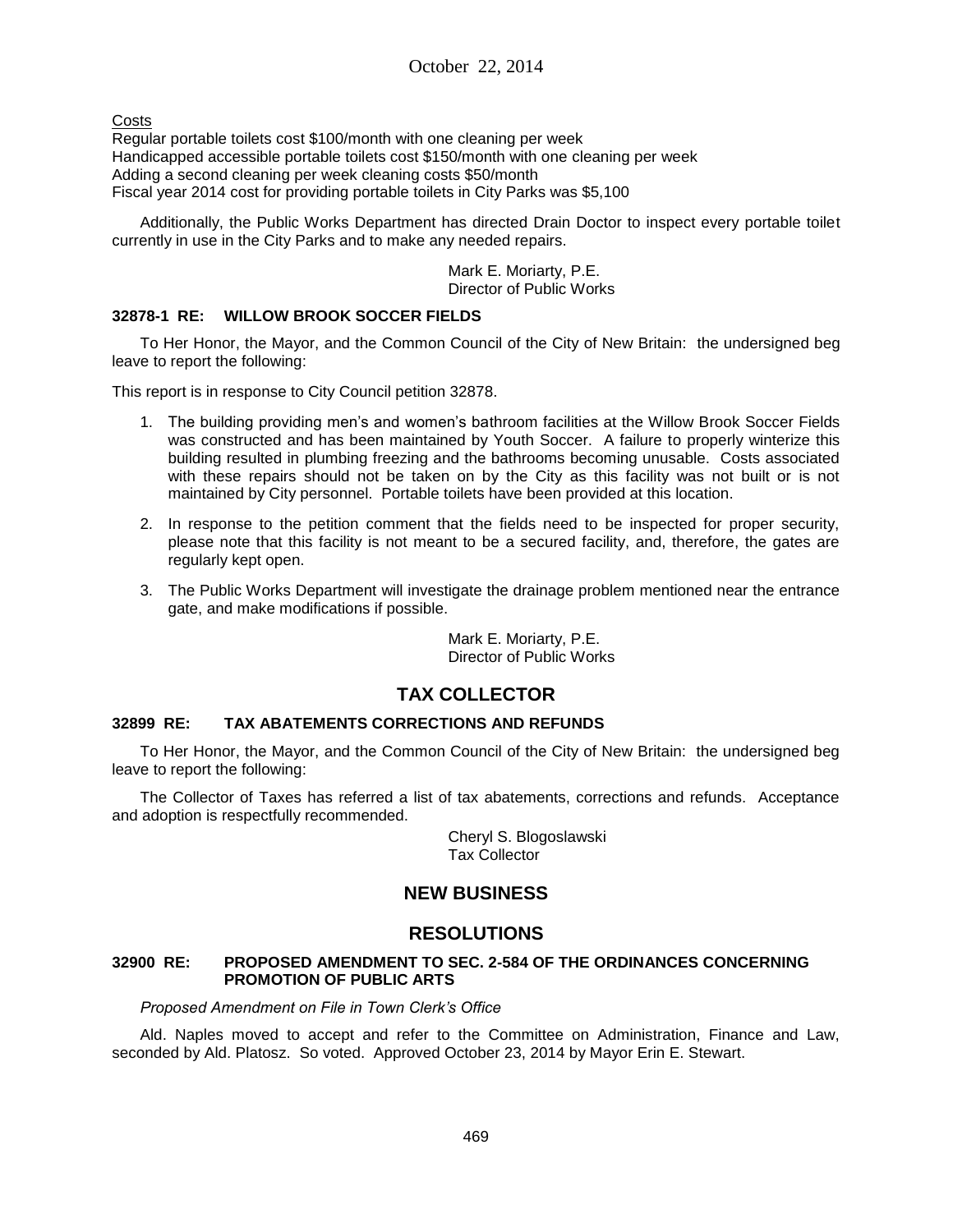#### **32901 RE: INCREASING THE EXISTING PURCHASE ORDER TO CONNECTICUT SEALCOATING, LLC - CRACK SEALING OF BITUMINOUS PAVEMENT**

To Her Honor, the Mayor, and the Common Council of the City of New Britain: the undersigned beg leave to recommend the adoption of the following:

WHEREAS, Public Bid No. 3787 was solicited and received in accordance with the Purchasing Ordinances of the City of New Britain for the Crack Sealing of Bituminous Pavement of Various Streets for the Public Works Department;

WHEREAS, the bid was awarded to Connecticut Sealcoating, LLC of Bethlehem, CT and a Purchase Order for the bid amount of \$69,903.00 was issued;

WHEREAS, the Public Works Department has identified additional streets that would benefit from being included in this year's Crack Seal program;

WHEREAS, the cost of Crack Sealing these additional streets plus Traffic Control totals \$22,441.49 for which funding is available in the Public Works Street Infrastructure Bond Account Number 0082950302-5454

THEREFORE BE IT RESOLVED, that the Common Council authorizes the Purchasing agent to increase the existing Purchase Order to Connecticut Sealcoating, LLC in the amount of \$22,441.49.

> Alderman Carlo Carlozzi, Jr. Alderwoman Eva Magnuszewski Alderman Don Naples Alderman Emmanuel Sanchez

Ald. Carlozzi moved to accept and adopt, seconded by Ald. Sanchez. So voted. Approved October 23, 2014 by Mayor Erin E. Stewart.

#### **32902 RE: RECEIPT OF \$15,000 - "RIGHT RESPONSE CT" FUNDING FROM THE STATE OF CONNECTICUT**

To Her Honor, the Mayor, and the Common Council of the City of New Britain: the undersigned beg leave to recommend the adoption of the following:

Resolution Summary: This resolution allows for Mayor Erin E. Stewart to sign an agreement for the City's receipt of funding in the amount of \$15,000 from the State of Connecticut Office of Policy and Management and to place such funds in revenue and expenditure accounts to continue operations of the "Right Response CT" program set as forth by a memorandum of agreement between the Consolidated School District of New Britain, the New Britain Police Department, and New Britain Youth and Family Services. Funds will be used to continue employment of two part time School Collaborative Team Interventionists placed at New Britain High School. The Right Response CT program is a model designed to reduce school based arrests. New Britain currently has the highest percentage of school based arrests in the State of Connecticut per capita.

WHEREAS; the City of New Britain is committed to its children and youth, and desires to make the schools and community the best place possible to educate and raise children; and

WHEREAS; the City of New Britain has received funding to operate the Right Response CT program to reduce the incidence of school based arrests; and

WHEREAS; there is a memorandum of agreement between the Consolidated School District of New Britain, the New Britain Police Department and New Britain Youth & Family Services to utilize the "Right Response CT" model; NOW THEREFORE BE IT

RESOLVED; that Mayor Erin E. Stewart receive full authority to execute all contracts in receipt of Right Response CT funding in the amount of \$15,000 from the State of Connecticut Office of Policy and Management; AND BE IT FURTHER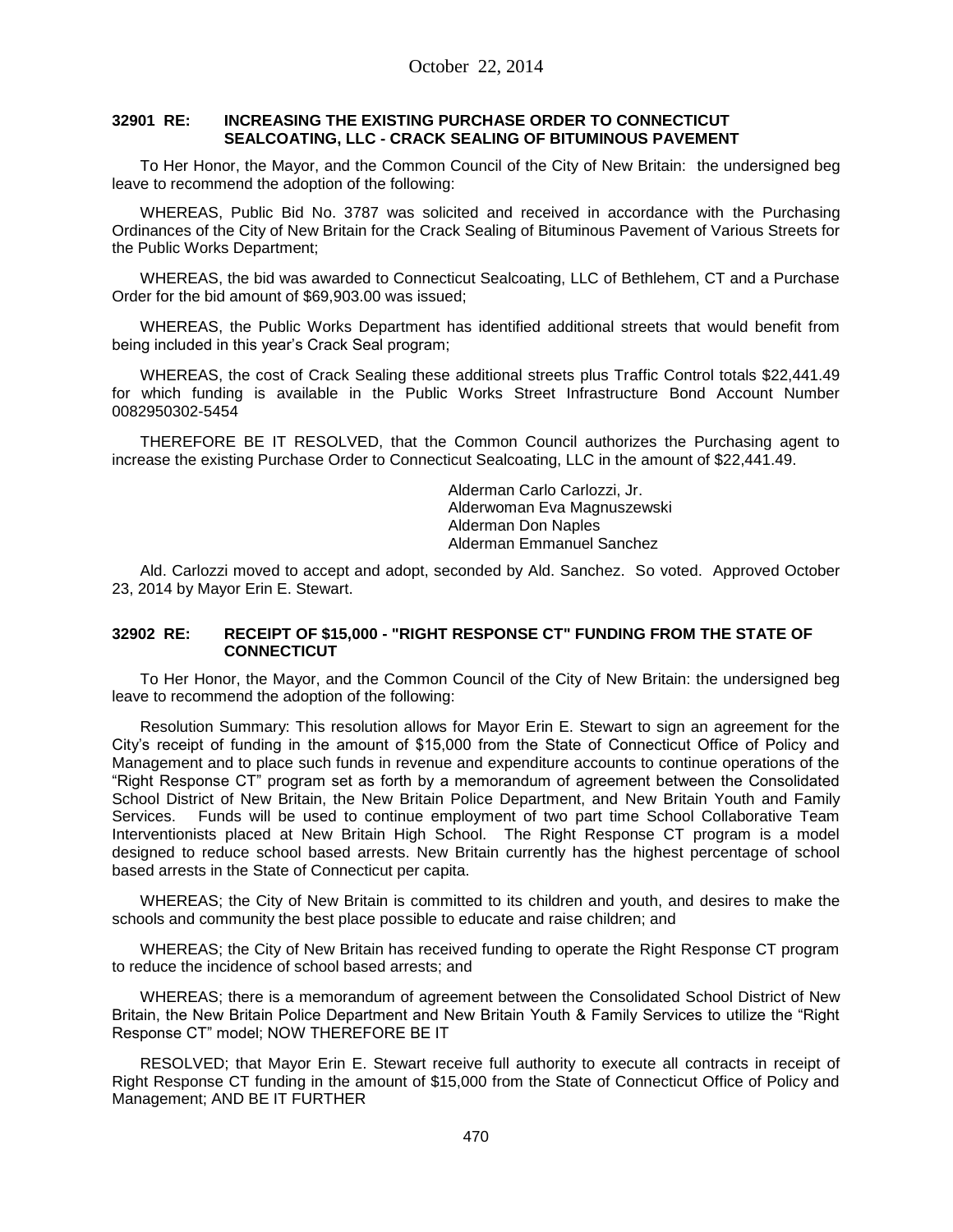RESOLVED; that such funding, upon receipt, be placed in appropriate revenue and expenditure accounts as defined below.

| Rev. Account: | 298536102-4476 | Local Revenue/Contributions | \$15,000 |
|---------------|----------------|-----------------------------|----------|
| Exp. Account: | 298536102-5124 | <b>Part Time Salaries</b>   | \$15,000 |

Alderman Emmanuel Sanchez

Ald. Sanchez moved to accept and adopt, seconded by Ald. Collins. So voted. Approved October 23, 2014 by Mayor Erin E. Stewart.

#### **32903 RE: SOLICITATION OF NECESSARY FINANCIAL SUPPORT TO SPONSOR THE ANNUAL DR. MARTIN LUTHER KING, JR. BREAKFAST**

To Her Honor, the Mayor, and the Common Council of the City of New Britain: the undersigned beg leave to recommend the adoption of the following:

Resolution Summary: This Resolution allows the Commission on Human Rights & Opportunities to solicit and receive contributions to sponsor the Monday, January 19, 2015, annual Ceremony/Breakfast in commemoration of the Rev. Dr. Martin Luther King, Jr. Holiday Observance

WHEREAS; Each year the City of New Britain hosts a Ceremony/Breakfast to reflect on the accomplishments of Rev. Dr. Martin Luther King, Jr. and acknowledge the impact that he had on American history; and

WHEREAS; Dr. King's life work represented a steadfast commitment to ensuring and advancing equality for all people; As a man of vision, he challenged Americans to fully embrace the core values of our nation's constitution – freedom, liberty and justice - and worked tirelessly to awaken the conscience of the country; and

WHEREAS; this is a day of interracial and intercultural sharing, where people from different cultural backgrounds come together in a vibrant spirit and solidarity, whether you are African-American, Hispanic or Native American, Caucasian or Asian-American you are part of the great dream Dr. King had for all of America; and

WHEREAS; the Commission on Human Rights and Opportunities solicits and receives donations from the community and its businesses to defray the Ceremony/Breakfast associated expenses in Dr. King's honor: NOW, THEREFORE, BE IT

RESOLVED: that the Common Council of the City New Britain hereby authorizes Mayor Erin E. Stewart, through the Commission on Human Rights & Opportunities, to solicit the necessary financial support to defray the expenses associated with the Ceremony/Breakfast, and that upon receipt, be placed in a designated revenue and expenditure account established by the Finance Department under the administrative power of the Commission on Human Rights and Opportunities, as outlined below:

| Revenues: #265521101-4476 | Expenditures: #265521101-5336 |
|---------------------------|-------------------------------|
| \$2,000                   | \$2,000                       |

#### Alderwoman Tonilynn Collins

Ald. Collins moved to accept and adopt, seconded by Ald. Bielinski. So voted. Approved October 23, 2014 by Mayor Erin E. Stewart.

#### **32904 RE: RECEIPT OF \$110,925 FROM THE CONSOLIDATED SCHOOL DISTRICT OF NEW BRITAIN - AFTER SCHOOL PROGRAM**

To Her Honor, the Mayor, and the Common Council of the City of New Britain: the undersigned beg leave to recommend the adoption of the following: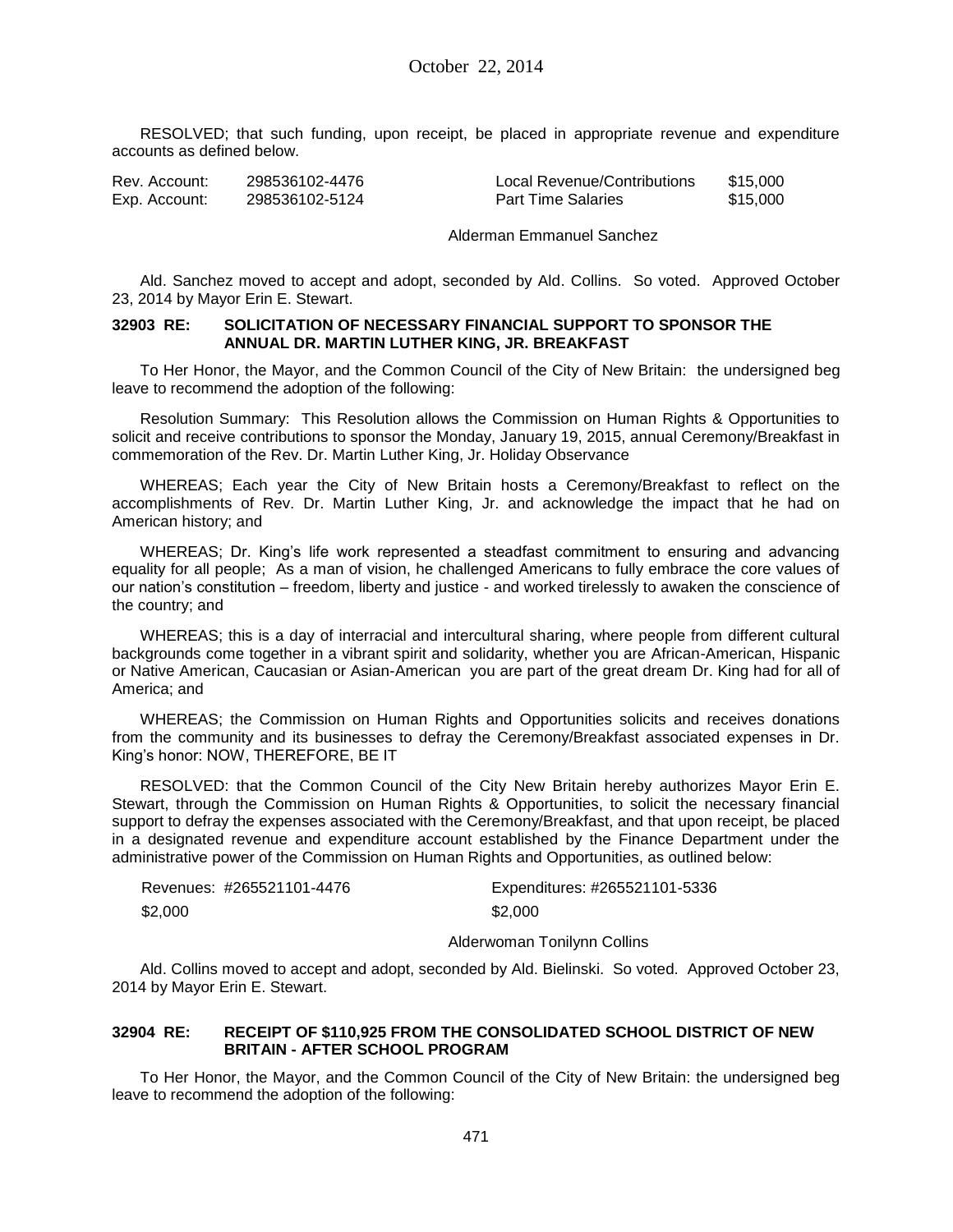Program Objective: The Parks and Recreation Department has been asked to provide comprehensive after school programming at Chamberlain, DiLoreto, Holmes, Northend, Smith and Vance Village Elementary Schools. Students in grades three through five are targeted to attend the after school program from 3:35 to 6:00 p.m. The three major components of the after school program are academic enrichment, recreation, and cultural arts.

Local Program Operation Department: Recreation and Community Services Department

Resolution Purpose: The Recreation Division is requesting approval of money from the Consolidated School District of New Britain in the amount of \$110,925, and the set-up of expenditures and revenue accounts accordingly.

WHEREAS, the City, through its Recreation Division, will be receiving money from the Consolidated School District of New Britain for providing six elementary after school programs in the amount of \$110,925. Funding has been granted for this program that will provide services such as wellness/recreational activities, homework help, enrichment and mentoring to City youth in an after-school environment, and

WHEREAS, the School District monies will pay for personnel and program supply costs associated with the proposed programming strategy for the period of September 1, 2014, through June 30, 2015, therefore be it

RESOLVED, that the amount of \$110,925 be appropriated in the City's special revenue fund account structure in accordance with the requirements of the grantor agency. The account number has been established by the Finance Director, then it be further

RESOLVED, that the Common Council authorizes Mayor Erin E. Stewart to sign appropriate documents required for this grant.

|                | 251420135-4222 Revenue – Consolidated School District |    | \$110,925 |  |
|----------------|-------------------------------------------------------|----|-----------|--|
|                | <b>Consolidated School District of New Britain</b>    |    |           |  |
| 251420135-5124 | <b>Part-time Salaries</b>                             | \$ | 75,037    |  |
| 251420135-5231 | Medicare                                              | \$ | 1,088     |  |
| 251420135-5412 | Telecommunications                                    | \$ | 1,200     |  |
| 251420135-5440 | Rental and Leasing of Property                        | \$ | 12,000    |  |
| 251420135-5540 | Advertising and Printing                              | \$ | 600       |  |
| 251420135-5611 | <b>Office Supplies</b>                                | \$ | 2,400     |  |
| 251420135-5659 | <b>Supplies</b>                                       | \$ | 18,000    |  |
| 251420135-5810 | Fees & Memberships                                    |    | 600       |  |
|                | Total Expenditures:                                   | \$ | 110,925   |  |
|                | Alderwoman Shirley Black                              |    |           |  |
|                | Alderman David DeFronzo                               |    |           |  |
|                | Alderman Jamie Giantonio                              |    |           |  |
|                | Alderwoman Eva Magnuszewski                           |    |           |  |
|                | Alderman Daniel Salerno                               |    |           |  |

Ald. Salerno moved to accept and adopt, seconded by Ald. Pabon. So voted. Approved October 23, 2014 by Mayor Erin E. Stewart.

#### **32905 RE: PROPOSED AMENDMENT TO SEC. 15-73 PROVIDING RESTRICTIONS FOR ON STREET PARKING IN SINGLE FAMILY RESIDENTIAL ZONES**

*Proposed Amendment on File in the Town Clerk's Office.*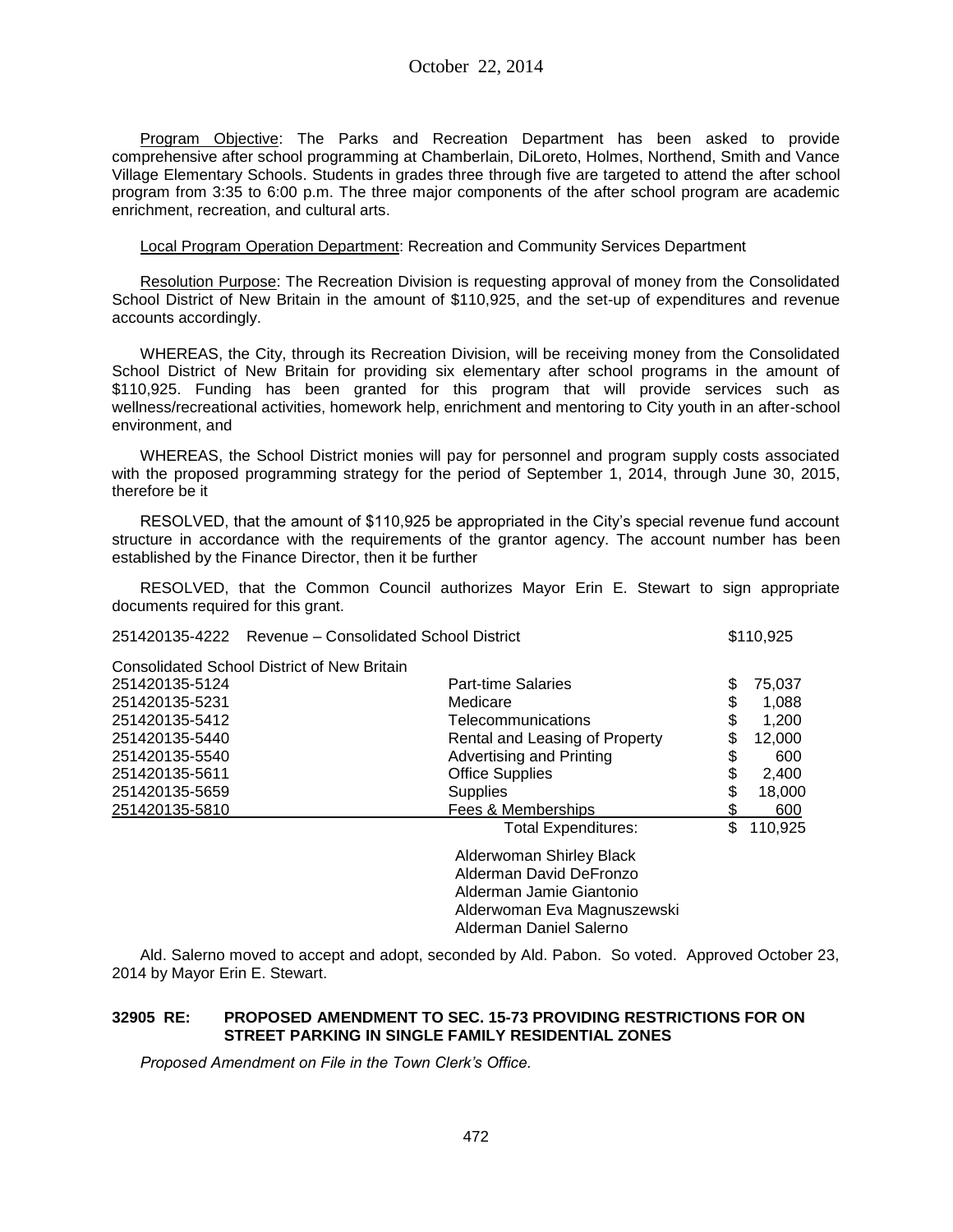Ald. Salvio moved to accept and refer to the Consolidated Committee and the Board of Police Commissioners, seconded by Ald. DeFronzo. So voted. Approved October 23, 2014 by Mayor Erin E. Stewart.

#### **32906 RE: OCTOBER 2014 - BREAST CANCER AWARENESS MONTH**

To Her Honor, the Mayor, and the Common Council of the City of New Britain: the undersigned beg leave to recommend the adoption of the following:

WHEREAS, excluding skin cancer, breast cancer is the most common cancer in women: it is the second leading cause of cancer death in women, after lung cancer; and

WHEREAS, the chance of a woman having invasive breast cancer some time during her life is about 1 in 8. The chance of dying from breast cancer is about 1 in 36; and

WHEREAS, currently there are over 2.8 million women living in the United States who have been treated for breast cancer; and

WHEREAS, approximately 40,000 women will die from the disease this year; and

WHEREAS, Men are also able to get breast cancer and, in fact, there are 2,360 cases every year of breast cancer in men in the United States; and

WHEREAS, it is not yet known exactly what causes breast cancer, but what is known, is that certain risk factors are linked to the disease; and

WHEREAS, woman age 40 and older should have a mammogram annually. Women in their 20s and 30s should have a clinical breast exam as part of a regular exam by a health expert; and

WHEREAS, studies show that regular mammography screening of women between the ages of 50 and 69 reduces breast cancer mortality by approximately 30% in this age group. However, women with breast cancer will not benefit from mammography screening unless they have access to appropriate treatment; and

WHEREAS, the earlier breast cancer is found, the better the chances that treatment will work; and

WHEREAS, the most common sign of breast cancer is a new lump or mass. A lump that is painless, hard and has uneven edges is more likely to be cancer, but some cancers are tender, soft and rounded; therefore, it is important to have anything unusual checked by your doctor; and

WHEREAS, Breast Cancer Awareness Month is a special opportunity every year to focus attention on this urgent challenge that affects us all in some way; NOW, THEREFORE BE IT

RESOLVED, that the City Of New Britain recognizes October as Breast Cancer Awareness Month and wants the citizens of the City to be aware of this disease, its risks and symptoms and are encouraged to self-screen monthly and be screened regularly.

> Alderwoman Eva Magnuszewski Alderwoman Suzanne Bielinski Alderwoman Tonilynn Collins Alderman Michael Trueworthy Alderman Robert Smedley Alderman Don Naples Alderman Daniel Salerno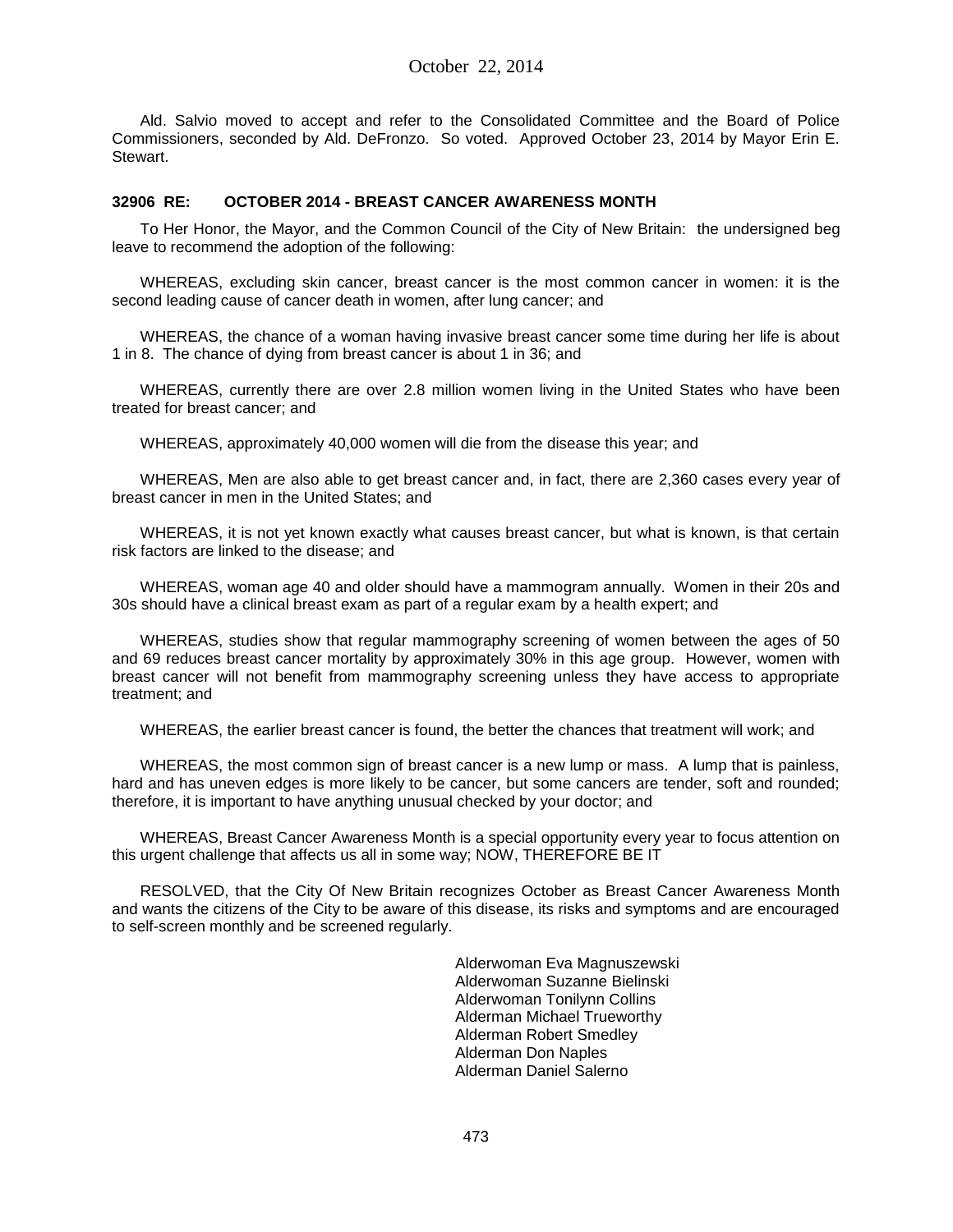Ald. Bielinski moved to accept and adopt, seconded by Ald. Collins. So voted. Approved October 23, 2014 by Mayor Erin E. Stewart.

#### **32907 RE: ALLOWING MEMBERS OF THE COMMUNITY SERVICES OFFICERS PROGRAM TO SOLICIT AND RECEIVE CONTRIBUTIONS TO DEFRAY CITY COSTS IN PURCHASING NEEDED GEAR AND EQUIPMENT - POLICE DEPARTMENT**

To Her Honor, the Mayor, and the Common Council of the City of New Britain: the undersigned beg leave to recommend the adoption of the following:

Resolution Summary: This Resolution allows the members of the Community Services Officer program to solicit and receive contributions to defray City costs in purchasing needed gear and equipment.

WHEREAS; the Ordinances of the City of New Britain provide the Chief of Police the authority to establish a trained volunteer program with the purpose to supplement and support some of the work done by the department; and

WHEREAS;in 1995 the first Community Services Officer (CSO) program was established; and

WHEREAS; today, Community Services Officers (CSO's), under the leadership of the Chief of Police James Wardwell and Sergeant Paula Keller, assist the police department by performing such duties as assisting with crowd and traffic control at incident scenes and special events, patrolling the schools and parks to prevent vandalism, documenting and removing graffiti on City and, in some cases, private property, as well as performing some parking enforcement and animal control duties; and

WHEREAS;the CSO's would like the opportunity to raise funds to support the purchase of additional gear and equipment needed in the execution of their duties: NOW, THEREFORE, BE IT

RESOLVED: that the Common Council of the City New Britain hereby authorizes Mayor Erin E. Stewart, through the New Britain Police Department, to solicit the necessary financial support to defray some of the expenses associated with the Community Services Officer Program, and that upon receipt, such funds to be placed in a designated revenue and expenditure account established by the Finance Department under the administrative power of the New Britain Police Department, as outlined below:

Revenues: #23021152-4232 Expenditures: #23021152-5659 Grants and Contributions **Contributions** Operating Materials and Supplies

Alderwoman Suzanne Bielinski Alderman Wilfredo Pabon

Ald. Bielinski moved to accept and adopt, seconded by Ald. Pabon. So voted. Approved October 23, 2014 by Mayor Erin E. Stewart.

#### **32908 RE: DISABLED AMERICAN VETERAN'S "WREATHS ACROSS AMERICA"**

To Her Honor, the Mayor, and the Common Council of the City of New Britain: the undersigned beg leave to recommend the adoption of the following:

WHEREAS, the City of New Britain recognizes the valiant and selfless contributions and sacrifices of the men and women of the Armed Forces in service of the continued freedom and democracy of our great nation of the United States of America; and

WHEREAS, the City of New Britain is ever mindful of the privilege and responsibility it bears in providing an educational environment which strives to be inclusive, exemplary and in all ways excels in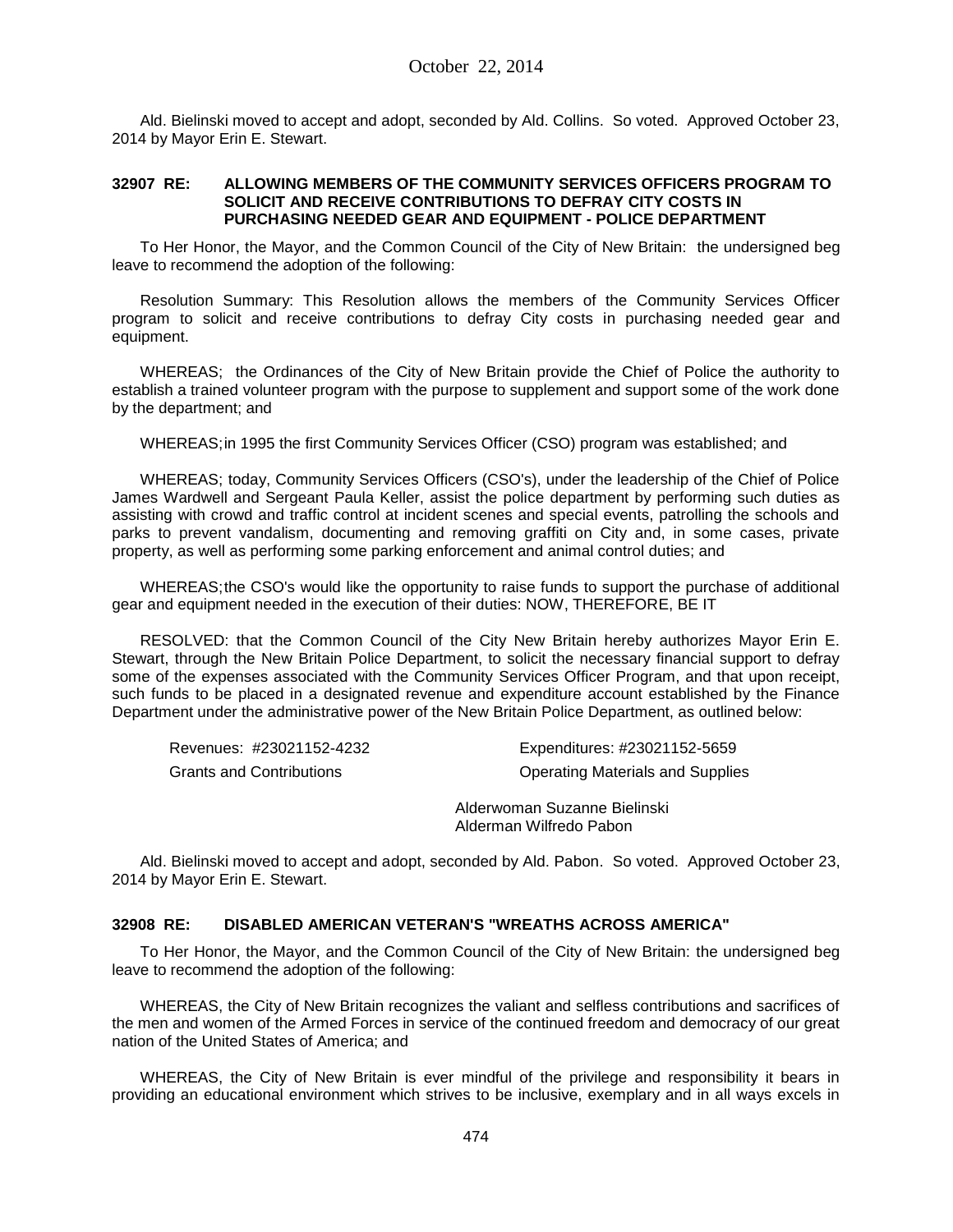encouraging our youth to embrace and appreciate the efforts of the brave men and women of the Armed Forces of the United States of America; and

WHEREAS, the City of New Britain places a high value on educating our children and young people in the areas of history, social studies, government and citizenship; and

WHEREAS, the City of New Britain is dedicated to preserving and nurturing those ideals held sacred and necessary by our founding fathers in establishing our great nation; and

WHEREAS, the City of New Britain seeks to empower New Britain's youth to accept the full responsibilities and privileges of citizenship in, and the stewardship, of our nation; THEREFORE BE IT

RESOLVED, that the City of New Britain will provide this empowerment and education by broadly supporting the efforts of the New Britain Disabled American Veterans Wreaths Across America efforts; and

BE IT FURTHER RESOLVED, that the City of New Britain will identify the day before Veterans Day (November 10, 2014) as a district-wide day of instruction and awareness of Veterans Day; and

BE IT FURTHER RESOLVED, that the City of New Britain will support the fund raising efforts of the Disabled American Veterans for Wreaths Across America, in particular the November 7, 2014 dinner and all other fund raising activities to that affect; and

BE IT FURTHER RESOLVED, that the City of New Britain will support the wreath laying ceremony at the Fairview Cemetery on December 13, 2014.

LET IT BE SO RESOLVED this day, October 22, 2014, by the Common Council of the City of New Britain.

> Alderman Michael Trueworthy Alderman Carlo Carlozzi, Jr. Alderman Daniel Salerno Alderman Don Naples Alderwoman Eva Magnuszewski

Ald. Trueworthy moved to accept, adopt and refer to the Veterans Commission, seconded by Ald. Carlozzi. So voted. Approved October 23, 2014 by Mayor Erin E. Stewart.

There being no further business to come before the Council, Ald. Collins moved to adjourn, seconded by Ald. Bielinski. So voted. Meeting adjourned at 8:18 p.m.

ATTEST: Mark H. Bernacki, City Clerk